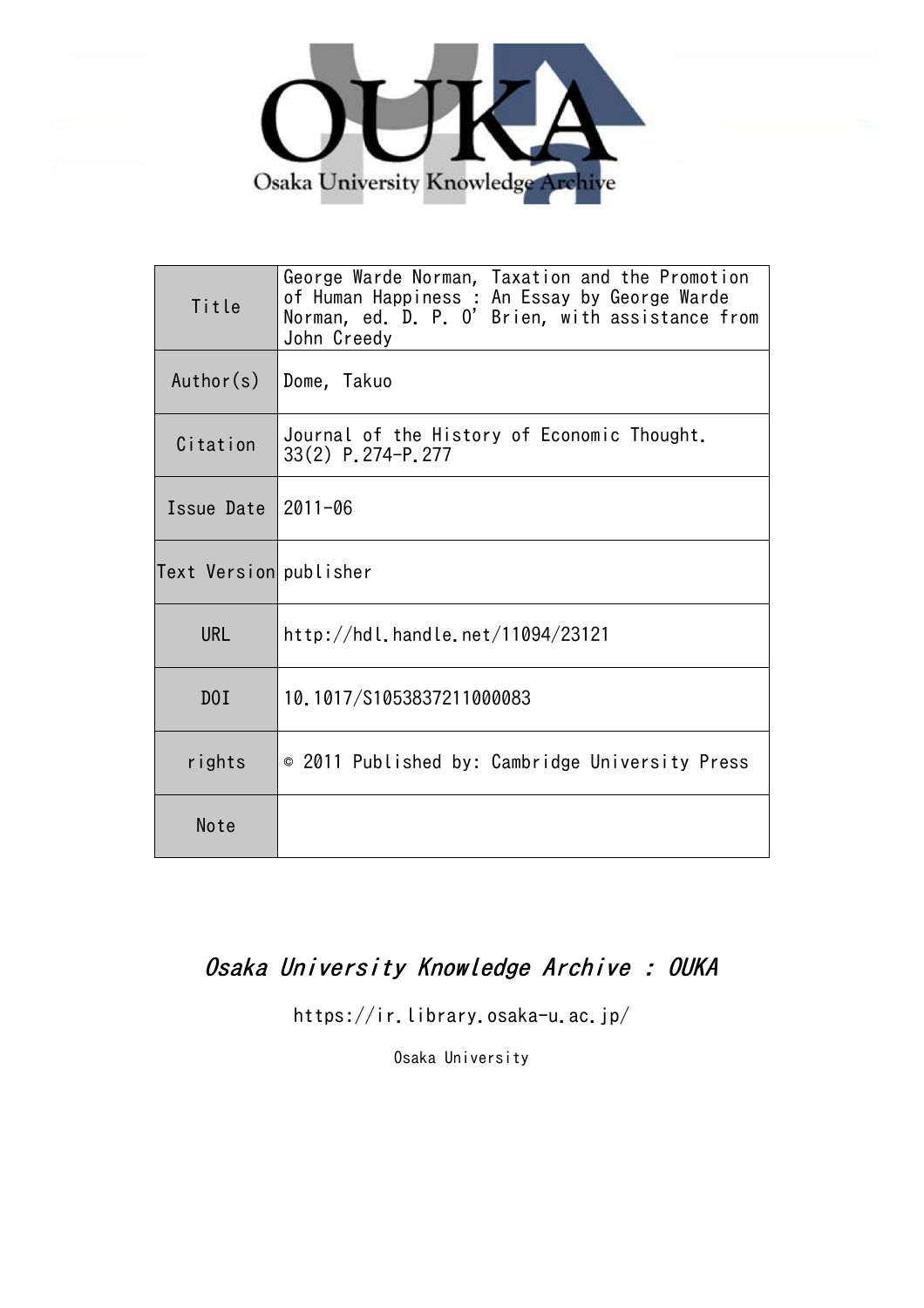**Journal of the History of Economic Thought**

http://journals.cambridge.org/HET

Additional services for *Journal of the History of Economic Thought:*

Email alerts: Click here Subscriptions: Click here Commercial reprints: Click here Terms of use : Click here



# **George Warde Norman,** *Taxation and the Promotion of Human Happiness: An Essay by George Warde Norman***, ed. D. P. O'Brien, with assistance from John Creedy (Cheltenham and Northampton: Edward Elgar Publishing**  Ltd., 2009), pp. xilll, 209, £59.95. ISBN 978-1-84844-485-0.

Takuo Dome

Journal of the History of Economic Thought / Volume 33 / Issue 02 / June 2011, pp 274 - 277 DOI: 10.1017/S1053837211000083, Published online: 31 May 2011

**Link to this article:** http://journals.cambridge.org/abstract\_S1053837211000083

#### **How to cite this article:**

Takuo Dome (2011). Review of George Warde Norman, D. P. O'Brien, and John Creedy 'Taxation and the Promotion of Human Happiness: An Essay by George Warde Norman' Journal of the History of Economic Thought, 33, pp 274277 doi:10.1017/S1053837211000083

**Request Permissions :** Click here



**Downloaded from http://journals.cambridge.org/HET, IP address: 133.1.91.151 on 09 Nov 2012**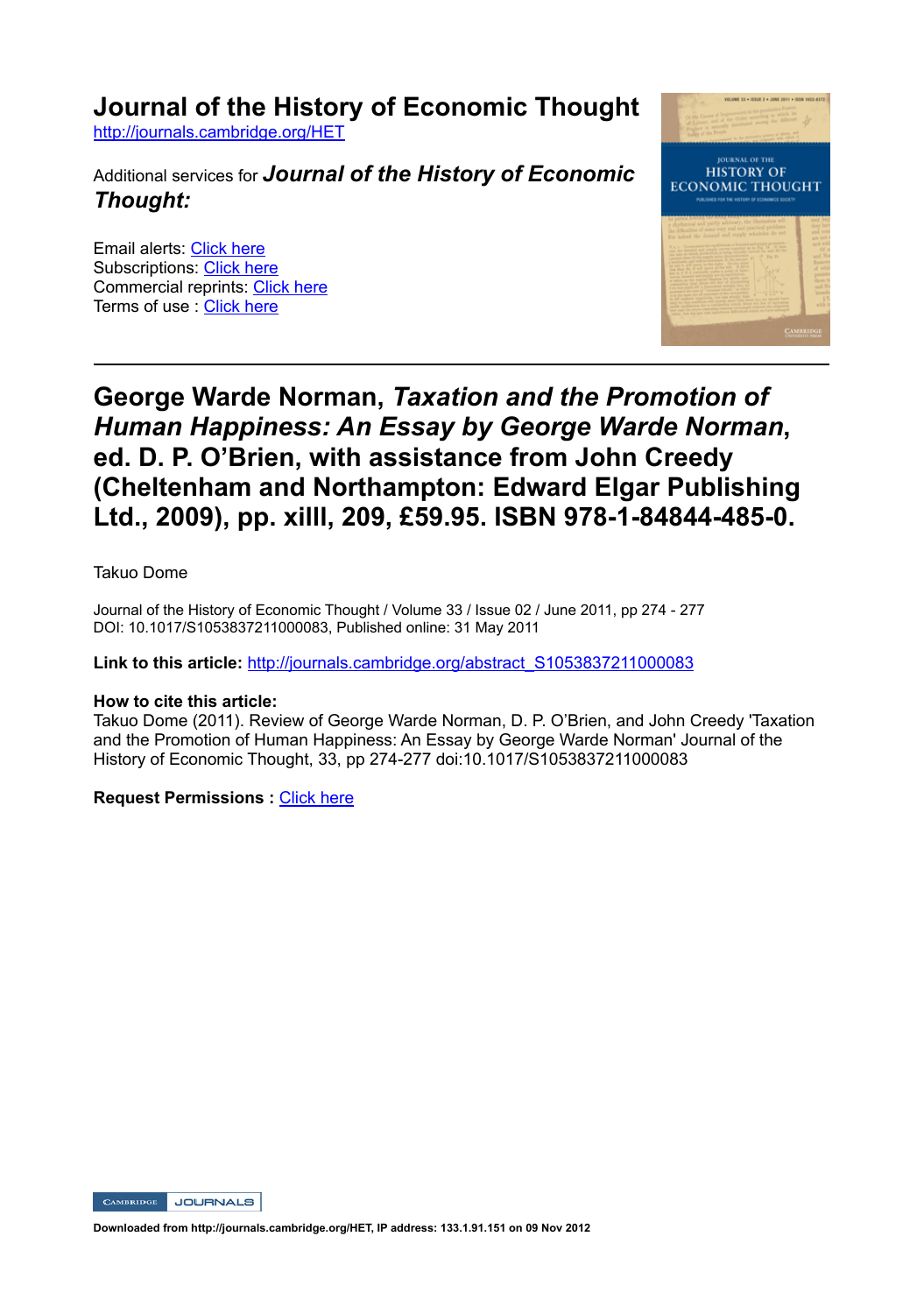'rationalized' governance'' (p. 385) all by himself. But the fact that the actors he studied did not help him with this goal might lead one to think that the very Weberian question was not the best possible.

Second, the nine chapters are more or less period driven. The author opens each one of them with a presentation of the historical context and then enters the details of his own statistical story. Of course, this is how history is usually written because it helps the reader understand the argument. But the problem is that it erases one of the crucial and specific tasks with which federal statisticians are confronted: to properly define what they call the ''universe''; that is, to define America itself, the territory to which their cost of living applied, and the time period that is of interest for them in a way compatible with their practices, graspable by their techniques. Statisticians are context makers, not takers (Didier 2009). But the author's writing method leads him to ignore the point. (Exceptions include the very interesting discussion about the kind of families taken into account [p. 85] and the kinds of cities [p. 163], but why and how these families and cities are chosen is not documented.) Stapleford justifies the word ''politics'' he uses in his title, but not ''America,'' which is nonetheless a huge problem—and no less political—for federal statisticians.

Stapleford's historiographic choices may have caused his story to lack inventiveness, but the whole book remains extremely informative, very well written, and of a high professional standard. This, along with the centrality of his subject, makes it clearly a 'must-have' resource for students of anything from labor to statistics and/or the federal administration.

> Emmanuel Didier GSPM / CNRS—EHESS, Paris

### **REFERENCES**

Didier, Emmanuel. 2009. En quoi consiste l'Amérique? Les statistiques, le New Deal et la démocratie. Paris: la Découvert.

Taylor, Henry C., and Anne Dewees Taylor. 1953. The Story of Agricultural Economics in the US, 1840– 1932. Ames, IA: Iowa State College Press.

Topalov, Christian. 1994. Naissance du chômeur, 1880-1910, France Grande-Bretagne, USA. Paris: Albin Michel.

George Warde Norman, Taxation and the Promotion of Human Happiness: An Essay by George Warde Norman, ed. D. P. O'Brien, with assistance from John Creedy (Cheltenham and Northampton: Edward Elgar Publishing Ltd., 2009), pp. xilll, 209, £59.95. ISBN 978-1-84844-485-0.

doi: 10.1017/S1053837211000083

In the eighteenth century, Britain established what Brewer (1989, p. xvii) calls ''the fiscal-military state.'' The British government increased expenditures on military affairs, financed them by making long-term loans, and paid their interest mainly through indirect taxes such as customs and excise duties. However, according to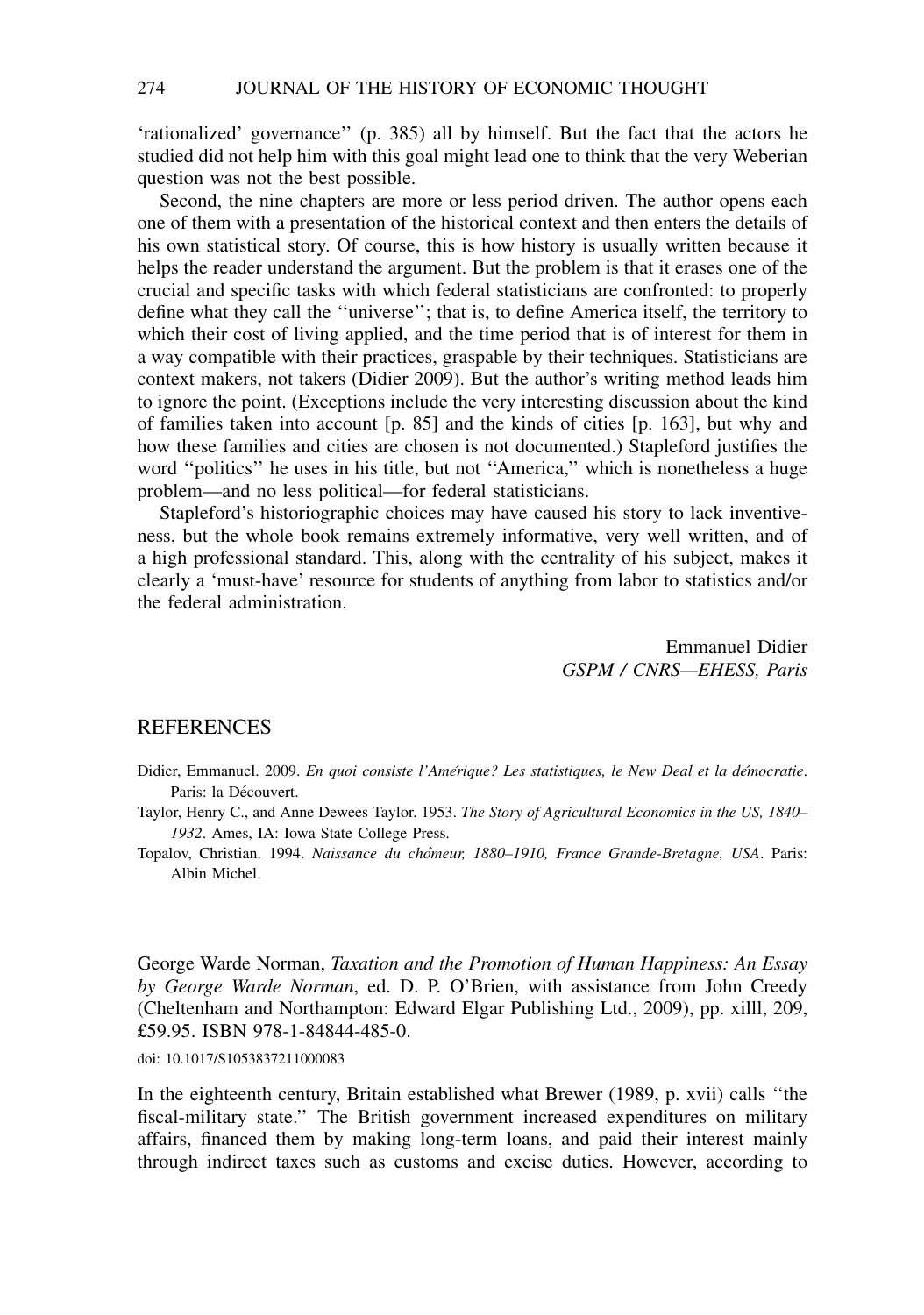Daunton (2001, pp. 32–33), the British fiscal-military state reached its limits at the end of the Revolutionary and Napoleonic wars (1793–1815). The outstanding amount of public debt increased to about 280% of GDP at that time, and the national tax burden became more than 25%. The income tax that William Pitt introduced in 1799 was abolished in 1816, because people regarded it as an unfair and unpleasant tax. The legitimacy of taxation and people's trust in the state were being lost.

In this situation, George Warde Norman (1793–1882), who served as a director of the Bank of England from 1821 to 1872, wrote an essay on taxation. Although Norman started writing the essay in 1821, and continued until the 1830s, he could not complete it. D. P. O'Brien, with the help of John Creedy, edited Norman's unpublished essay and brought it to light in the form of this book. Thanks to O'Brien's laborious editing, with an excellent introduction, readers will be able to follow Norman's argument with almost no difficulty.

The essay is composed of three parts. Part I contains two chapters (chapters 1–2), in which Norman reveals his views on the general principles of taxation. As O'Brien correctly points out, Norman's normative background can be called ''utilitarian.'' Although in the essay Norman does not refer to Bentham and Mill, in his autobiography, he writes, ''Towards the end of 1821, I commenced an Essay on Taxation, redolent of Bentham and Mill—the object being to shew, how the Revenue of Country might be levied with least pressure on the Taxpayers'' (Essay, p. xv). Moreover, in the essay, Norman repeatedly uses such terms as ''the public happiness," "the general felicity," and "the greatest happiness of the great number" as an ultimate standard to differentiate good and bad taxes. It must be stressed that Norman considers not only the ''economic effects'' of taxes on the public happiness effects through changes in the production, distribution, and consumption of wealth—but also their ''moral effects'' through changes in people's sentiments and actions.

Norman was one of the founders of the Political Economy Club. Hence, it is quite conceivable that in the club he had a chance to discuss the issues of taxation with David Ricardo and Jon Ramsey McCulloch. It is also probable that Norman read not only Ricardo's Principles of Political Economy and Taxation (1817) but also his article on the ''Funding System'' in the Encyclopaedia Britannica (1820), and McCulloch's early writings on taxation. In fact, Norman's explanations with respect to the shifting and incidence of taxes employ some theories in Ricardo's system of political economy—for example, the theory of differential rent and that of equalization of profit rate. Strangely, however, Norman does not discuss the influences of taxation on long-term economic growth, to which Ricardo and McCulloch attached a high importance. Norman's analysis of taxation can be called Benthamite, rather than Ricardian, because it focuses on the static, rather than dynamic, effects on public happiness.

Part II of the essay is composed of twelve chapters (chapters 3–14), in which Norman provides eleven maxims of taxation: computability, simplicity, frugality in collection, constancy, divisibility, popularity, noninterference, equality, uncorruptiveness, unvexatiousness, and unevasibility. These maxims can be regarded as an expansion of Adam Smith's four maxims: equality, certainty, convenience, and economy.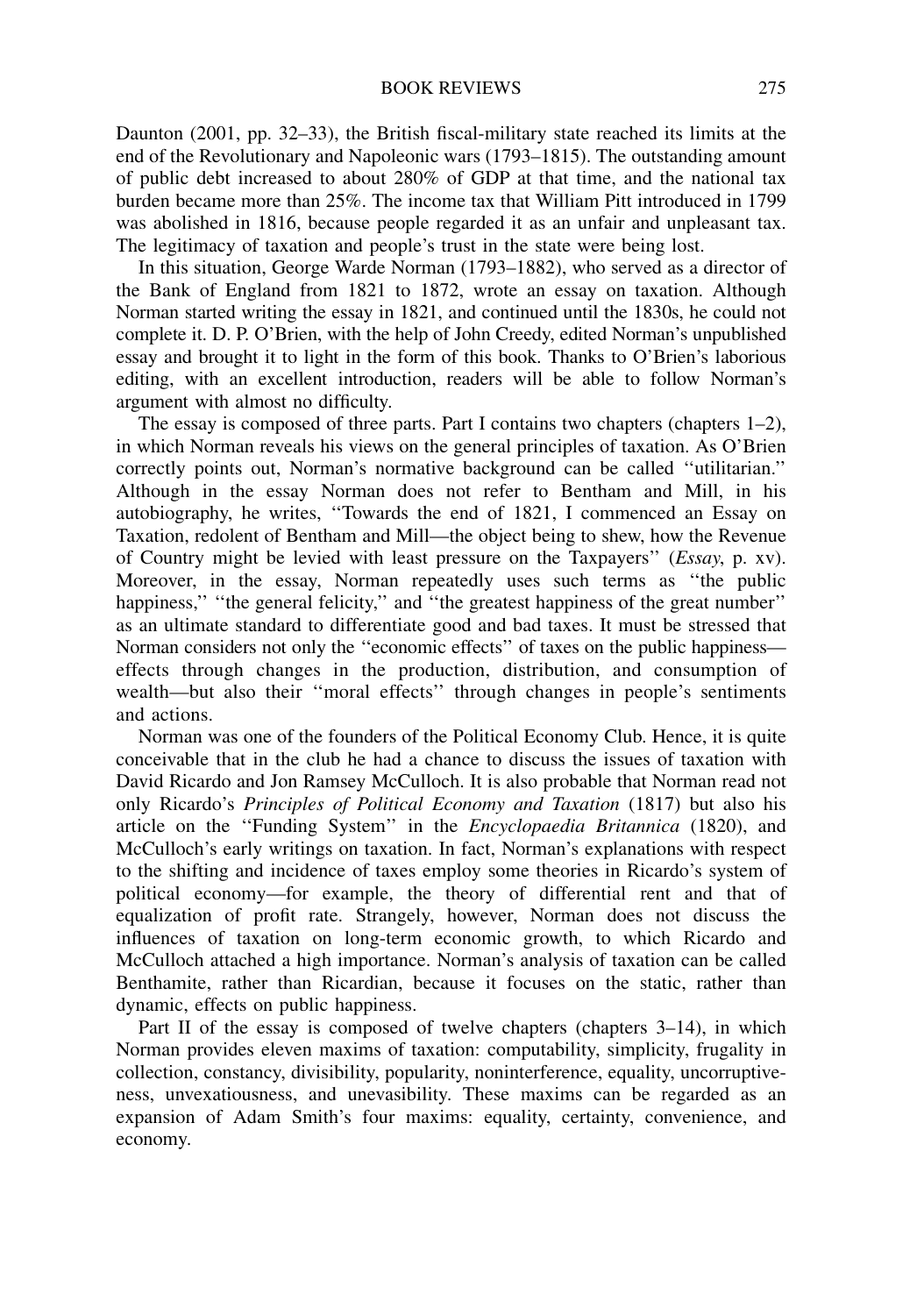In the nineteen chapters of Part III (chapters 15–33), Norman examines various taxes on the basis of the eleven maxims. As a general rule, Norman prefers direct taxes to indirect taxes. This preference culminates in his proposal of a single tax on property, which emerges in the final two chapters. In Chapter 32, Norman shows the scheme of a single tax on property as an ideal. This scheme involves a proportional impost on all kinds of material properties—such as land and material capital—with an exemption of subsistence minimum. Norman's scheme can be regarded as a proposal to make perpetual a capital levy that Ricardo put forward in his article on the ''Funding System'' as a temporary measure to redeem the public debt. However, the single tax on property had a problem: it would not capture the incomes of traders and professionals who had no material property. Like Ricardo, Norman sidesteps this problem, stating that in the long run, the free movement of labor between occupations will lower these incomes.

The single tax on property had another serious problem—unpopularity. As Ricardo did not think that his capital levy scheme would be accepted by Parliament, Norman thought his scheme unacceptable for the people. Thus, in the final chapter, as the second-best policy, he puts forward a tax system in which a tax on property at a moderate rate is combined with an improved house tax, a timber duty, and a fixed impost on traders and professionals. Revenue obtained from these taxes will be used in order to abolish oppressive indirect taxes. If people become familiar with the tax on property, its rate can be gradually raised, whereas that of other taxes will be reduced. Thus, states Norman, the system of a single tax on property will finally be established.

Readers of this essay may have the following questions. Why did Norman postpone the publication of his essay? Did he give up on its publication because he considered his scheme too radical to be accepted by the people? Alternatively, did he think that Henry Parnell's successful book, On Financial Reform (1830), which proposed reintroduction of income tax in order to abolish oppressive indirect taxes, diminished the significance of the essay?

Changes in the fiscal conditions in Britain may provide one of the possible answers. After the end of the Revolutionary and Napoleonic wars, until Robert Peel reintroduced an income tax and started tariff reforms, the British government did not carry out a radical fiscal reform. However, continuous economic growth, which started in the 1820s, prevented the British government from falling into a fiscal failure. Although the amount of outstanding public debt was reduced very little, its proportion of GDP fell from 280% in 1815 to 180% in 1842. Moreover, although tax revenue continued to increase, its national burden fell from 25% to 11%. Economic growth, to which Norman paid little attention, was a genuine source of public revenue (Dome, pp. 5–12). Norman himself admits this fact in a pamphlet published in 1850, An Examination of Some Prevailing Opinions, as to the Pressure of Taxation in This, and Other Countries. Norman may have thought that his essay failed to use the kind of political economy that emphasized the role of economic growth in fiscal reform.

The true reasons regarding why Norman kept the essay unpublished may be elucidated from his autobiography, which O'Brien is now preparing for publication. Together with the autobiography, as well as the 1850 pamphlet, this essay provides a precious document to all scholars interested in the arguments on the fiscal reform in